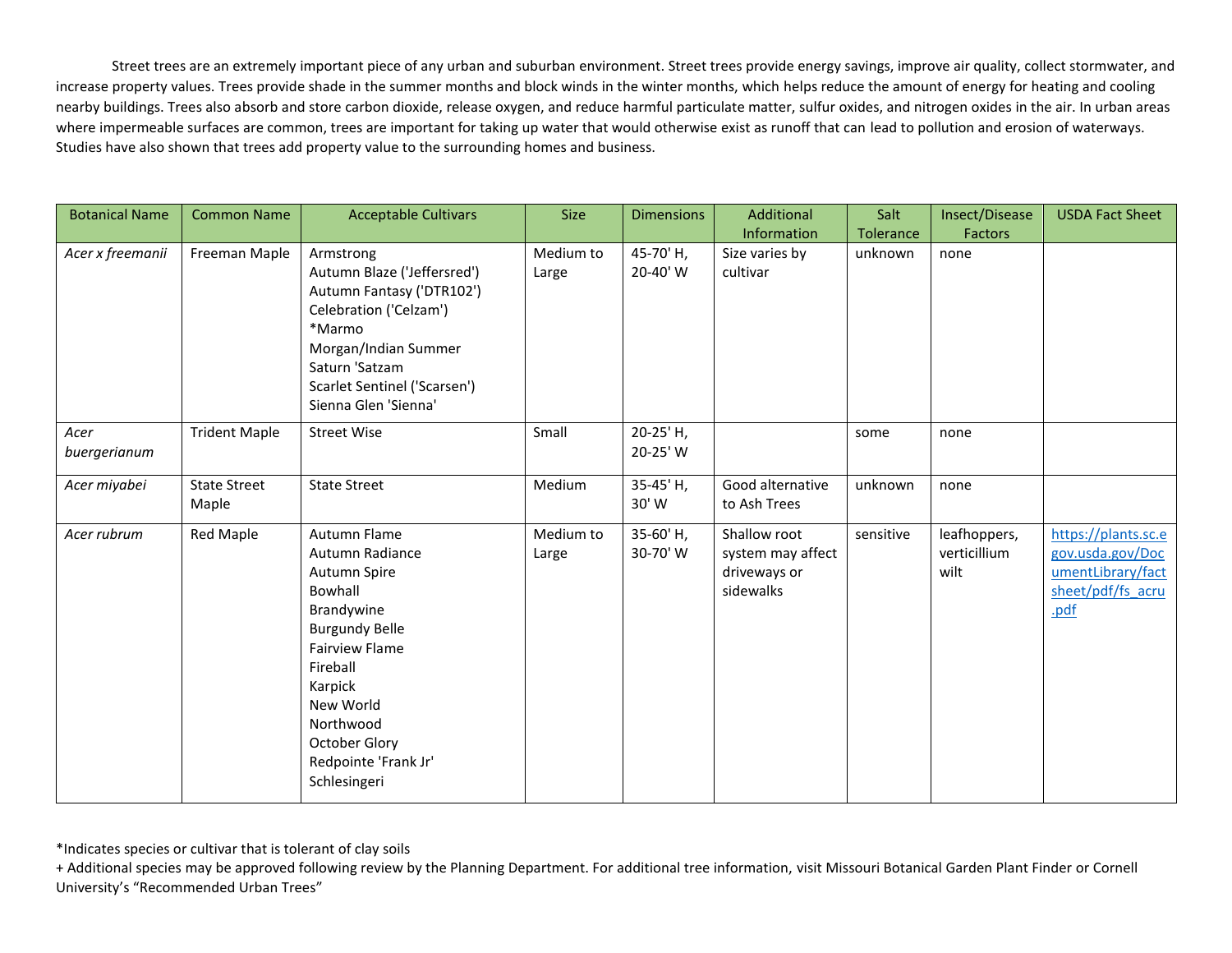| <b>Botanical Name</b>                        | <b>Common Name</b>                                | <b>Acceptable Cultivars</b>                                                            | <b>Size</b>        | <b>Dimensions</b>     | Additional                                                                                                  | Salt      | Insect/Disease                         | <b>USDA Fact Sheet</b>                                                                     |
|----------------------------------------------|---------------------------------------------------|----------------------------------------------------------------------------------------|--------------------|-----------------------|-------------------------------------------------------------------------------------------------------------|-----------|----------------------------------------|--------------------------------------------------------------------------------------------|
|                                              |                                                   |                                                                                        |                    |                       | Information                                                                                                 | Tolerance | <b>Factors</b>                         |                                                                                            |
| Acer truncatum                               | Shantung<br>Maple                                 | Norweigan Sunset<br>Keithsform<br>Pacific Sunset<br>Warrenred                          | Small              | 25-35' H,<br>25' W    | lower branches<br>may require<br>additional pruning                                                         | unknown   | none                                   |                                                                                            |
| *Betula nigra                                | <b>River Birch</b><br>(Heritage and<br>Dura-Heat) | Cully<br><b>BNMTF</b>                                                                  | Medium             | 40-50' H,<br>30-40' W |                                                                                                             | unknown   | resistant to<br>borers                 | https://plants.sc.e<br>gov.usda.gov/Doc<br>umentLibrary/fact<br>sheet/pdf/fs beni<br>.pdf  |
| Carpinus betulus                             | European<br>Hornbeam                              | Fastigiata,<br>Columnaris<br>Pyramidalis<br>Franz Fontaine                             | Medium             | 40-60' H,<br>30-40' W | narrow/columnar<br>forms, needs lots<br>of pruning                                                          | sensitive | none                                   |                                                                                            |
| *Celtis<br>occidentalis                      | Common<br>Hackberry                               | Prairie Pride<br><b>Prairie Sentinel</b>                                               | Medium             | 40-60'H,<br>40-60' W  | <b>Prairie Sentinel</b><br>columnar form,<br>potential litter<br>problems                                   | unknown   | witches<br>broom,<br>otherwise<br>none | https://plants.sc.e<br>gov.usda.gov/Doc<br>umentLibrary/fact<br>sheet/pdf/fs ceoc<br>.pdf  |
| *Cercis<br>canadensis                        | Eastern Redbud                                    | Appalachian Red<br><b>Forest Pansy</b><br>Northern/Minnesota Strain<br>Alba (Whitebud) | Small              | 20-30'H,<br>25-35' W  |                                                                                                             | some      | none                                   | https://plants.sc.e<br>gov.usda.gov/Doc<br>umentLibrary/fact<br>sheet/pdf/fs ceca<br>4.pdf |
| Cladrastis<br>kentukea                       | Yellowwood                                        | Rosea,<br><b>Perkins Pink</b>                                                          | Small to<br>Medium | 30-50'H,<br>40-55' W  | prune only in<br>summer<br>otherwise<br>bleeding will<br>occurr, deep root<br>growth good near<br>sidewalks | unknown   | none                                   |                                                                                            |
| *Cornus mas                                  | Cornelian<br>Cherry<br>Dogwood                    | Golden Glory                                                                           | Small              | 20' H, 20'<br>W       |                                                                                                             | some      | none                                   |                                                                                            |
| Crataegus spp.<br>crus-galli var.<br>inermis | Thornless<br>Cockspur<br>Hawthorn                 | Crusader                                                                               | Small              | 20-25' H,<br>20-25' W |                                                                                                             | some      | Crusader is<br>disease<br>resistant    |                                                                                            |
| Eucommia<br>ulmoides                         | Hardy Rubber<br>Tree                              |                                                                                        | Medium             | 40-60'H,<br>40-60' W  |                                                                                                             | unknown   | none                                   |                                                                                            |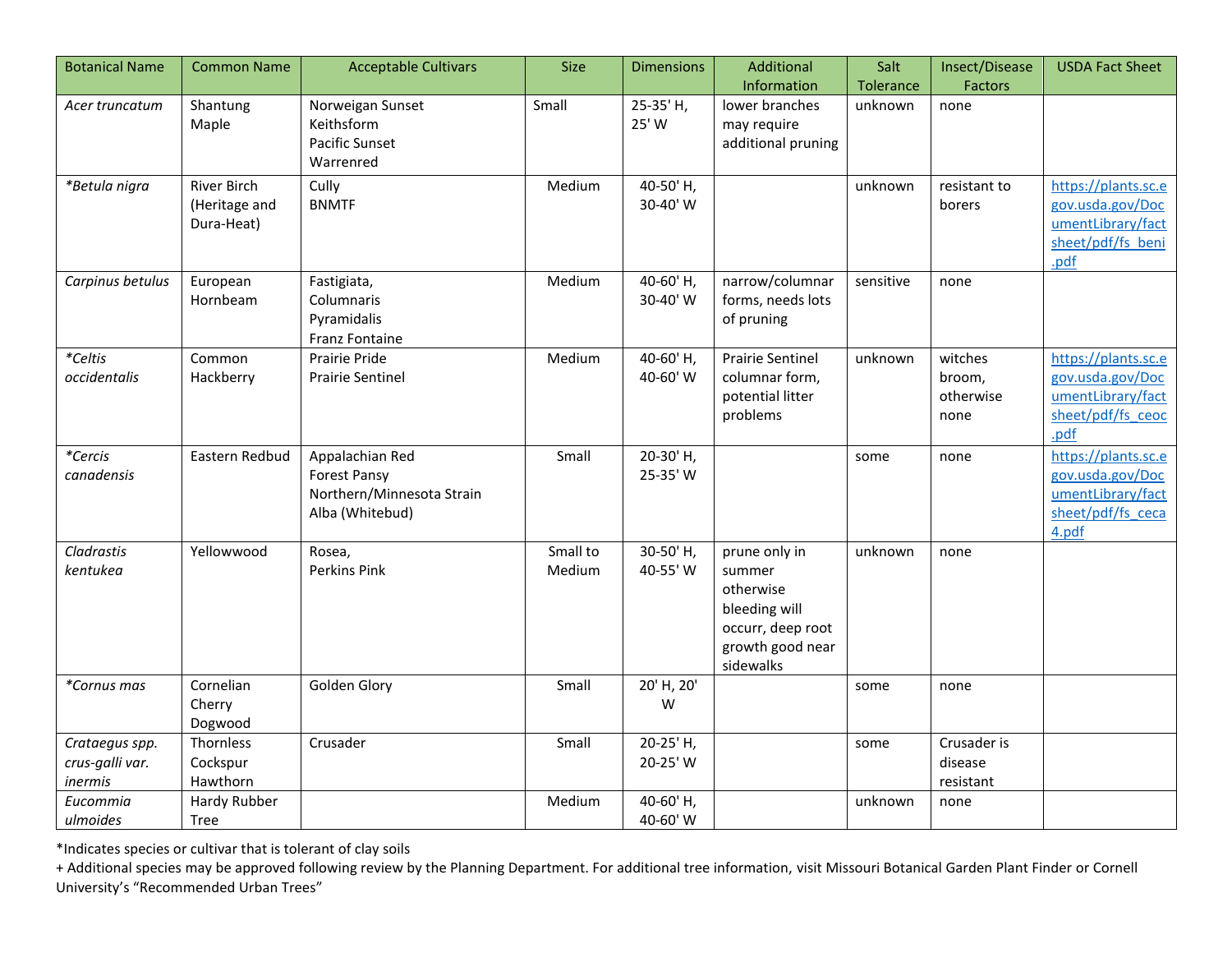| <b>Botanical Name</b>                     | <b>Common Name</b>            | <b>Acceptable Cultivars</b>                                                                                                 | <b>Size</b>        | <b>Dimensions</b>                                                   | Additional<br>Information                                             | Salt<br>Tolerance | Insect/Disease<br>Factors | <b>USDA Fact Sheet</b>                                                                    |
|-------------------------------------------|-------------------------------|-----------------------------------------------------------------------------------------------------------------------------|--------------------|---------------------------------------------------------------------|-----------------------------------------------------------------------|-------------------|---------------------------|-------------------------------------------------------------------------------------------|
| Ginkgo biloba                             | Ginkgo,<br>Maidenhair<br>Tree | Autumn Gold<br>Lakeview<br>Magyar<br>Princeton Sentry                                                                       | Large              | 50-80'H,<br>30-40' W                                                | male only                                                             | some              | none                      |                                                                                           |
| *Gleditsia<br>triacanthos var.<br>inermis | Thornless<br>Honeylocust      | Halka<br>Impcole<br>Moraine<br>Shademaster<br>Skyline<br>Spectrum<br><b>True Shade</b>                                      | Medium to<br>Large | Impcole -<br>30-35' H,<br>35' W<br>Others -<br>40-80'H,<br>30-70' W | avoid 'Rubylace',<br>'Suncole', and<br>'Sunburst'<br>cultivars        | some              | numerous<br>insect issues | https://plants.sc.e<br>gov.usda.gov/Doc<br>umentLibrary/fact<br>sheet/pdf/fs gltr.<br>pdf |
| Gymnocladus<br>dioicus                    | Coffeetree                    | Espresso                                                                                                                    | Large              | 50-70'H,<br>40-50' W                                                |                                                                       | unknown           | none                      | https://plants.sc.e<br>gov.usda.gov/Doc<br>umentLibrary/fact<br>sheet/pdf/fs gydi<br>.pdf |
| *Koelreuteria<br>paniculata               | Golden<br>Raintree            | September<br>Rose Lantern                                                                                                   | Small              | 30' H, 30'<br>W                                                     |                                                                       | some              | none                      |                                                                                           |
| *Liquidambar<br>styraciflua               | American<br>Sweetgum          | Cherokee<br><b>Emerald Sentinel</b><br><b>Gold Dust</b><br>Grandmaster<br>Happidaze<br>Moraine<br>Rotundiloba<br>Worplesdon | Large              | 50-75' H,<br>40-65' W                                               | fruit litter may be<br>problematic,<br>needs lots of<br>space to grow | unknown           | none                      |                                                                                           |
| *Liriodendron<br>tulipfera                | Tuliptree                     | Fastigiatum<br>Arnold                                                                                                       | Large              | 70-90'H,<br>35-50' W                                                |                                                                       | sensitive         | none                      | https://plants.sc.e<br>gov.usda.gov/Doc<br>umentLibrary/fact<br>sheet/pdf/fs litu.<br>pdf |
| Maackia<br>amurensis                      | Amur Maackia                  |                                                                                                                             | Small              | 20-30'H,<br>20-30' W                                                |                                                                       |                   |                           |                                                                                           |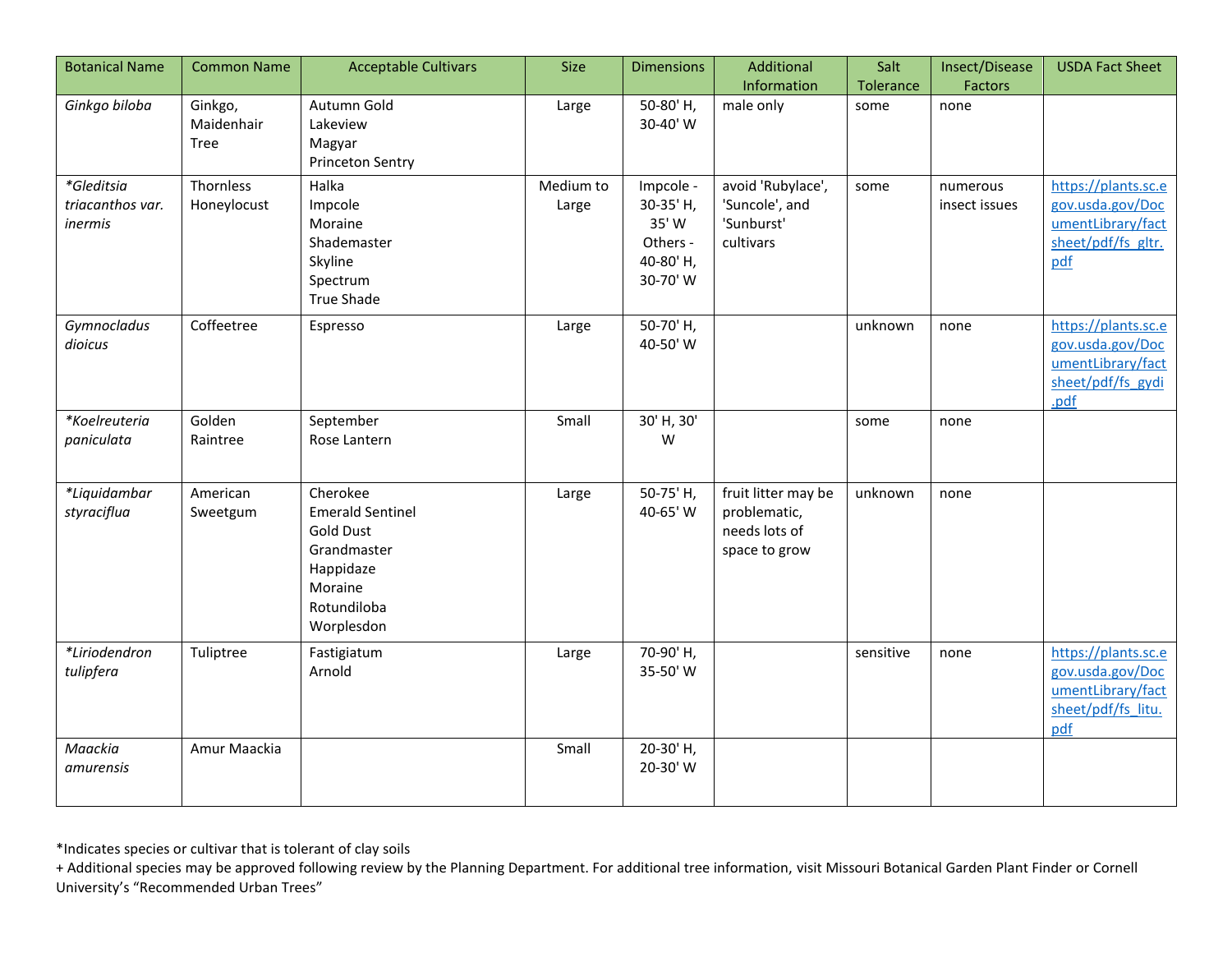| <b>Botanical Name</b>            | <b>Common Name</b>                             | <b>Acceptable Cultivars</b>                                                                                                                                                                                                                                                                                                                                                                                                                                                | <b>Size</b>        | <b>Dimensions</b>      | Additional                          | Salt      | Insect/Disease                             | <b>USDA Fact Sheet</b>                                                                    |
|----------------------------------|------------------------------------------------|----------------------------------------------------------------------------------------------------------------------------------------------------------------------------------------------------------------------------------------------------------------------------------------------------------------------------------------------------------------------------------------------------------------------------------------------------------------------------|--------------------|------------------------|-------------------------------------|-----------|--------------------------------------------|-------------------------------------------------------------------------------------------|
|                                  |                                                |                                                                                                                                                                                                                                                                                                                                                                                                                                                                            |                    |                        | Information                         | Tolerance | Factors                                    |                                                                                           |
| Malus spp.                       | Flowering<br>Crabapple                         | Adams<br>Adirondack<br>American Salute ('Amsalzam')<br>American Spirit ('Amerspirzam')<br>American Triumph<br>('Amertrizam')<br>Baccata 'Jackii'<br>Cardinal<br>Centurion ('Centsam')<br>Dolgo<br>Donald Wyman<br>Doubloons<br>Floribunda<br>Liset<br>Prairiefire<br>Professor Sprenger<br>Purple Prince<br>Red Jewel ('Jewelcole')<br>Robinson<br>Royal Raindrops<br>('JFS-KW5')<br>Sentinel<br>Snowdrift<br><b>Strawberry Parfait</b><br>Sugartyme ('Sutyzam')<br>X zumi | Small              | 20' H, 20'W<br>typical |                                     | some      | listed species<br>are disease<br>resistant |                                                                                           |
| *Metasequoia<br>glyptostroboides | Dawn Redwood                                   | National<br>Sheridan Spire                                                                                                                                                                                                                                                                                                                                                                                                                                                 | Large              | 70-100'H,<br>25-50' W  | very large, needs<br>a lot of space | unknown   | none                                       |                                                                                           |
| *Nyssa sylvatica                 | Black Tupelo,<br>Sour Gum,<br><b>Black Gum</b> |                                                                                                                                                                                                                                                                                                                                                                                                                                                                            | Medium to<br>Large | 30-60'H,<br>20-40' W   | good for wet,<br>boggy areas        | some      | none                                       | https://plants.sc.e<br>gov.usda.gov/Doc<br>umentLibrary/fact<br>sheet/pdf/fs nysy<br>.pdf |
| *Parrotia persica                | Persian Parrotia                               | Ruby Vase                                                                                                                                                                                                                                                                                                                                                                                                                                                                  | Small              | 20-30'H,<br>15-25' W   |                                     | unknown   | none                                       |                                                                                           |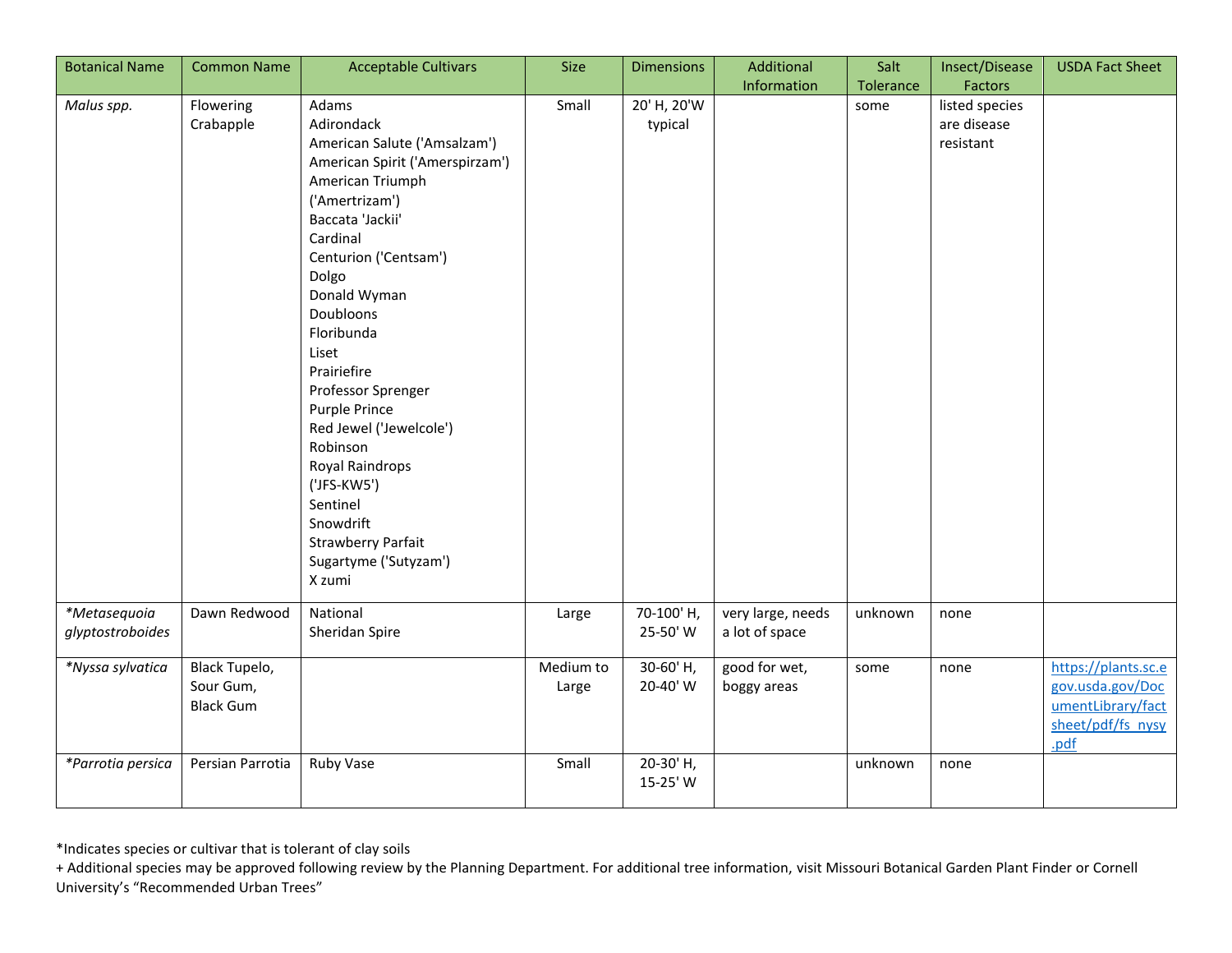| <b>Botanical Name</b>     | <b>Common Name</b>              | <b>Acceptable Cultivars</b>                                   | <b>Size</b>        | <b>Dimensions</b>     | Additional                         | Salt      | Insect/Disease                                     | <b>USDA Fact Sheet</b>                                                                     |
|---------------------------|---------------------------------|---------------------------------------------------------------|--------------------|-----------------------|------------------------------------|-----------|----------------------------------------------------|--------------------------------------------------------------------------------------------|
|                           |                                 |                                                               |                    |                       | Information                        | Tolerance | Factors                                            |                                                                                            |
| *Platanus x<br>acerifolia | London<br>Planetree             | Bloodgood<br>Columbia<br>Exclamation<br>Liberty<br>Metroshade | Large              | 70-100'H,<br>65-80' W | needs a lot of<br>space            | some      | listed cultivars<br>resistant to<br>disease issues |                                                                                            |
|                           |                                 | Ovation<br>Yarwood                                            |                    |                       |                                    |           |                                                    |                                                                                            |
| Prunus<br>'Accolade'      | Accolade<br>Flowering<br>Cherry |                                                               | Small              | 20-25' H,<br>15-25' W | relatively short-<br>lived         | some      | Accolade is<br>disease<br>resistant                |                                                                                            |
| Prunus 'Snow<br>Goose'    | Snow Goose<br>Cherry            |                                                               | Small              | 20-25' H,<br>20-25' W | relatively short-<br>lived         | unknown   | Snow Goose is<br>disease<br>resistant              |                                                                                            |
| *Quercus alba             | White Oak                       |                                                               |                    |                       |                                    |           |                                                    | https://plants.sc.e<br>gov.usda.gov/Doc<br>umentLibrary/fact<br>sheet/pdf/fs qual<br>.pdf  |
| Quercus bicolor           | Swamp White<br>Oak              | <b>Regal Prince</b><br>Rosehill                               | Large              | 50-60'H,<br>50-60' W  | good for wet or<br>low lying areas | unknown   | none                                               | https://plants.sc.e<br>gov.usda.gov/Doc<br>umentLibrary/pla<br>ntguide/pdf/pg q<br>ubi.pdf |
| Quercus<br>coccinea       | Scarlet Oak                     |                                                               | Large              | 60-70'H,<br>40-50' W  | needs a lot of<br>space            | unknown   | none                                               |                                                                                            |
| Quercus<br>imbricaria     | Shingle Oak                     |                                                               | Medium to<br>Large | 40-60' H,<br>40-65' W |                                    | unknown   | none                                               |                                                                                            |
| *Quercus<br>macrocarpa    | <b>Bur Oak</b>                  |                                                               | Large              | 60-80'H,<br>60-90' W  | needs a lot of<br>space            | unknown   | none                                               | https://plants.sc.e<br>gov.usda.gov/Doc<br>umentLibrary/fact<br>sheet/pdf/fs qum<br>a2.pdf |
| Quercus<br>muehlenbergii  | Chinkapin Oak                   |                                                               | Medium             | 30-50'H,<br>30-60' W  |                                    | unknown   | none                                               |                                                                                            |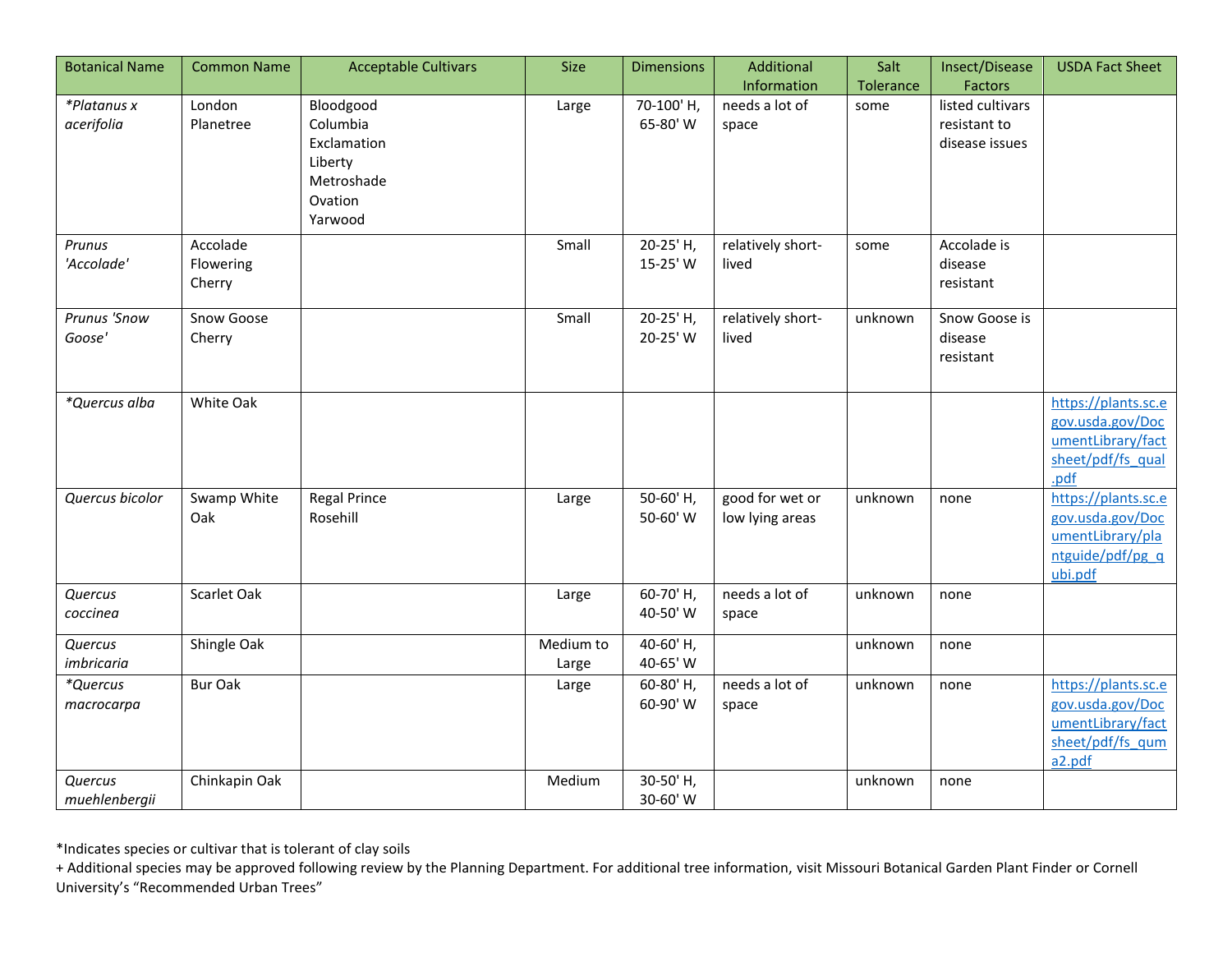| <b>Botanical Name</b> | <b>Common Name</b> | <b>Acceptable Cultivars</b> | <b>Size</b> | <b>Dimensions</b> | Additional     | Salt      | Insect/Disease   | <b>USDA Fact Sheet</b> |
|-----------------------|--------------------|-----------------------------|-------------|-------------------|----------------|-----------|------------------|------------------------|
|                       |                    |                             |             |                   | Information    | Tolerance | Factors          |                        |
| Quercus robur         | English Oak        | Attention!                  | Large       | 40-60'H,          | needs a lot of | some      | listed cultivars |                        |
|                       |                    | Crimson Spire               |             | 40-60' W          | space          |           | are resistant    |                        |
|                       |                    | <b>Regal Prince</b>         |             |                   |                |           | to powdery       |                        |
|                       |                    | Rosehill                    |             |                   |                |           | mildew           |                        |
|                       |                    | Skymaster                   |             |                   |                |           |                  |                        |
|                       |                    | Skyrocket                   |             |                   |                |           |                  |                        |
| Quercus rubra         | Northern Red       |                             | Large       | 60-80'H,          | needs a lot of | some      | oak wilt         | https://plants.sc.e    |
|                       | Oak                |                             |             | 50-70' W          | space          |           |                  | gov.usda.gov/Doc       |
|                       |                    |                             |             |                   |                |           |                  | umentLibrary/pla       |
|                       |                    |                             |             |                   |                |           |                  | ntguide/pdf/cs q       |
|                       |                    |                             |             |                   |                |           |                  | uru.pdf                |
| *Syringa              | Japanese Tree      | Ivory Silk                  | Small       | 20-25' H,         |                |           |                  |                        |
| reticulata            | Lilac              | <b>Summer Snow</b>          |             | 15-20' W          |                |           |                  |                        |
|                       |                    | Regent                      |             |                   |                |           |                  |                        |
| Styphnolobium         | Japanese           | Millstone                   | Medium to   | 40-60'H,          |                | some      | twig die-back    |                        |
| japonicum /           | Pagodatree /       | Princeton Upright           | Large       | 35-55' W          |                |           | and stem         |                        |
| Sophora               | Scholartree        | Regent                      |             |                   |                |           | canker, but      |                        |
| japonica              |                    |                             |             |                   |                |           | not considered   |                        |
|                       |                    |                             |             |                   |                |           | serious          |                        |
| *Taxodium             | Baldcypress        | Shawnee Brave               | Large       | 50-70'H,          |                | some      | none             | https://plants.sc.e    |
| distichum             |                    |                             |             | 20-40' W          |                |           |                  | gov.usda.gov/Doc       |
|                       |                    |                             |             |                   |                |           |                  | umentLibrary/fact      |
|                       |                    |                             |             |                   |                |           |                  | sheet/pdf/fs tadi      |
|                       |                    |                             |             |                   |                |           |                  | 2.pdf                  |
| Tilia americana       | Linden,            | American Sentry             | Large       | 60-80'H,          | needs a lot of | sensitive | various pests,   |                        |
|                       | Basswood           | Boulevard                   |             | 30-60' W          | space          |           | but most are     |                        |
|                       |                    | Legend                      |             |                   |                |           | rarely serious   |                        |
|                       |                    | Lincoln                     |             |                   |                |           |                  |                        |
|                       |                    | Redmond                     |             |                   |                |           |                  |                        |
| Tilia cordata         | Littleleaf Linden  | Glenleven                   | Large       | 50-70'H,          |                | sensitive | various pests,   |                        |
|                       |                    | Greenspire                  |             | 30-50' W          |                |           | but most are     |                        |
|                       |                    | Shamrock                    |             |                   |                |           | rarely serious   |                        |
| Tilia tomentosa       | Silver Linden      | Green Mountain              | Large       | 50-70'H,          |                | unknown   | cultivars are    |                        |
|                       |                    | Satin Shadow                |             | 35-55' W          |                |           | more resistant   |                        |
|                       |                    | <b>Sterling Silver</b>      |             |                   |                |           | to Japanese      |                        |
|                       |                    |                             |             |                   |                |           | beetle           |                        |
|                       |                    |                             |             |                   |                |           | infestations     |                        |